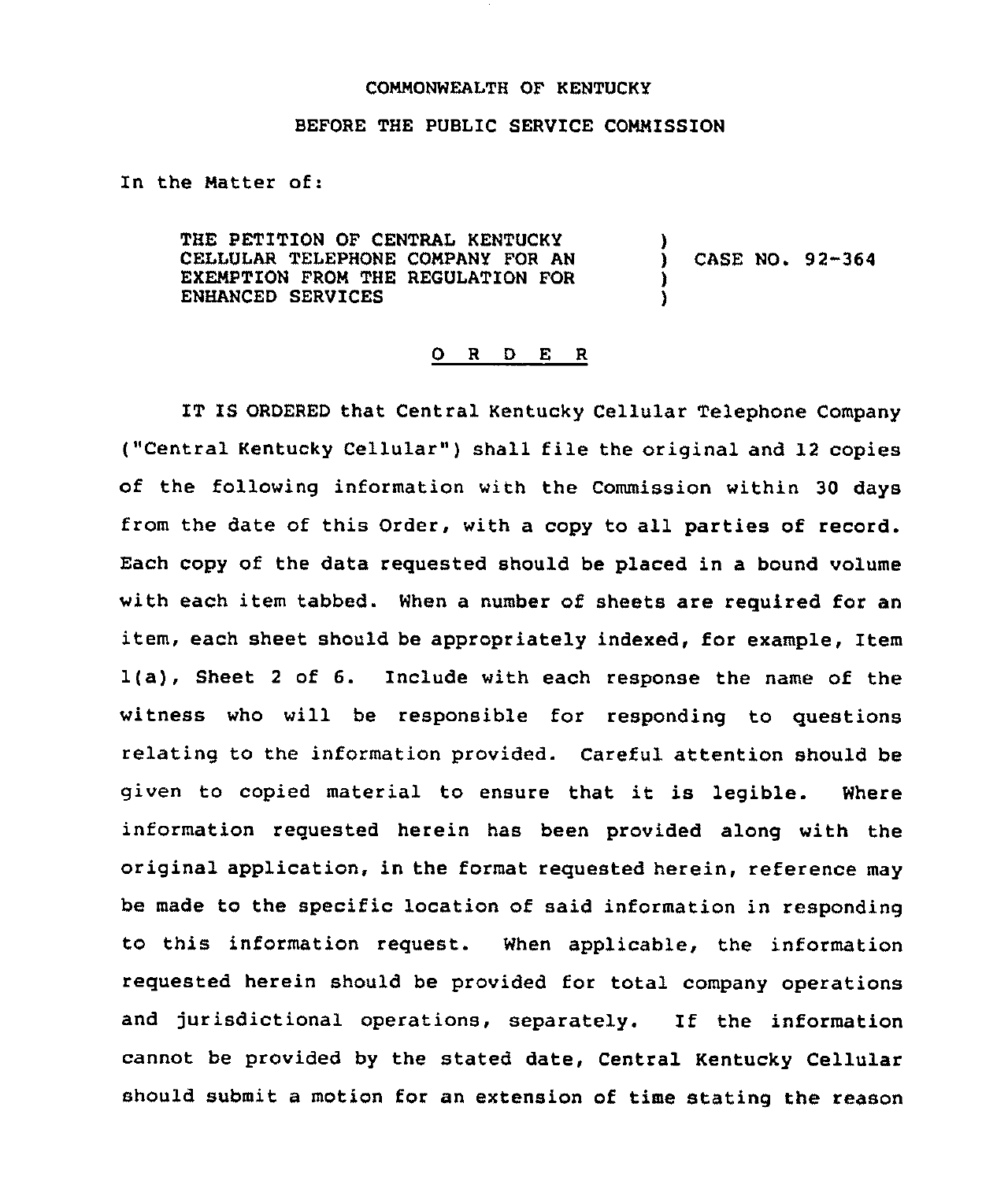a delay is necessary and a date by which the information will be furnished. Such motion will be considered by the Commission.

1. Cellular resellers have been identified by some cellular utilities as potential competitors of enhanced services. The Commission is not aware of any resellers of cellular services, including voice mail, that currently operate within the Commonwealth of Kentucky'.

If Central Kentucky Cellular is aware of any cellular  $\mathbf{a}$ . resellers, identify the services they are reselling and the extent of their market

If Central Kentucky Cellular is not aware of any cellular resellers, then identify the reasons cellular resellers do not exist in Kentucky or why Central Kentucky Cellular would not be aware of their existence.

2. Central Kentucky Cellular's application either explicitly, or implicitly, contends that non-cellular voice mail providers compete with Central Kentucky Cellular's voice mail service.

a. Are these non-cellular voice mail providers capable of providing service that is functionally equivalent to that provided by Central Kentucky Cellular2

b. If yes, separately describe any differences, as seen by a cellular service subscriber, that may exist between the services provided by a non-cellular voice mail provider and the voice mail of Central Kentucky Cellular but that do not affect the functional equivalence of the two services.

$$
-2-
$$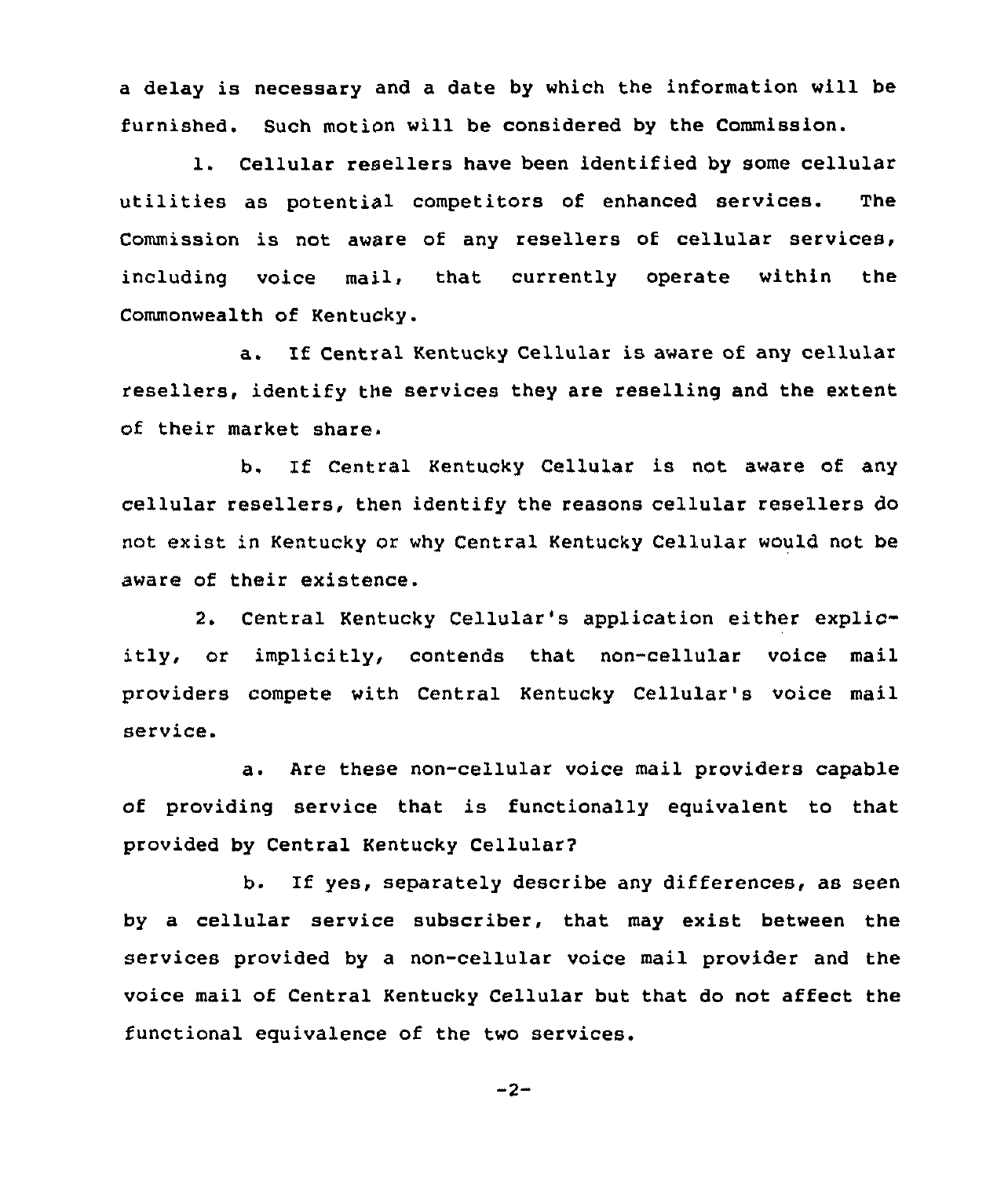c. If no, then describe in detail the differences that exist which make the non-cellular voice mail services not functionally equivalent to that provided by Central Kentucky Cellular.

3. Describe in detail the methods by which a Central Kentucky Cellular subscriber may use a competitive voice mail service. Are additional services (e.g., call forwarding) required to be purchased from Central Kentucky Cellular before a competitor may provide <sup>a</sup> functionally equivalent voice mail service2 If so, list these services.

4. Identify every existing company that is perceived to be a competitor.

5. If possible, provide the prices of those service features and/or service packages offered by your competitors that compete with your service features and/or packages.

6. Provide the overall price of your minimum service package as well as any more advanced service packages offering additional service features. Also, provide a breakout of the prices of the individual service features which make up the minimum service package and all other service packages.

7. Nay any service feature included in a service package, other than the minimum service package, be purchased individually or separately?

a. If so, list each feature and its price.

$$
-3-
$$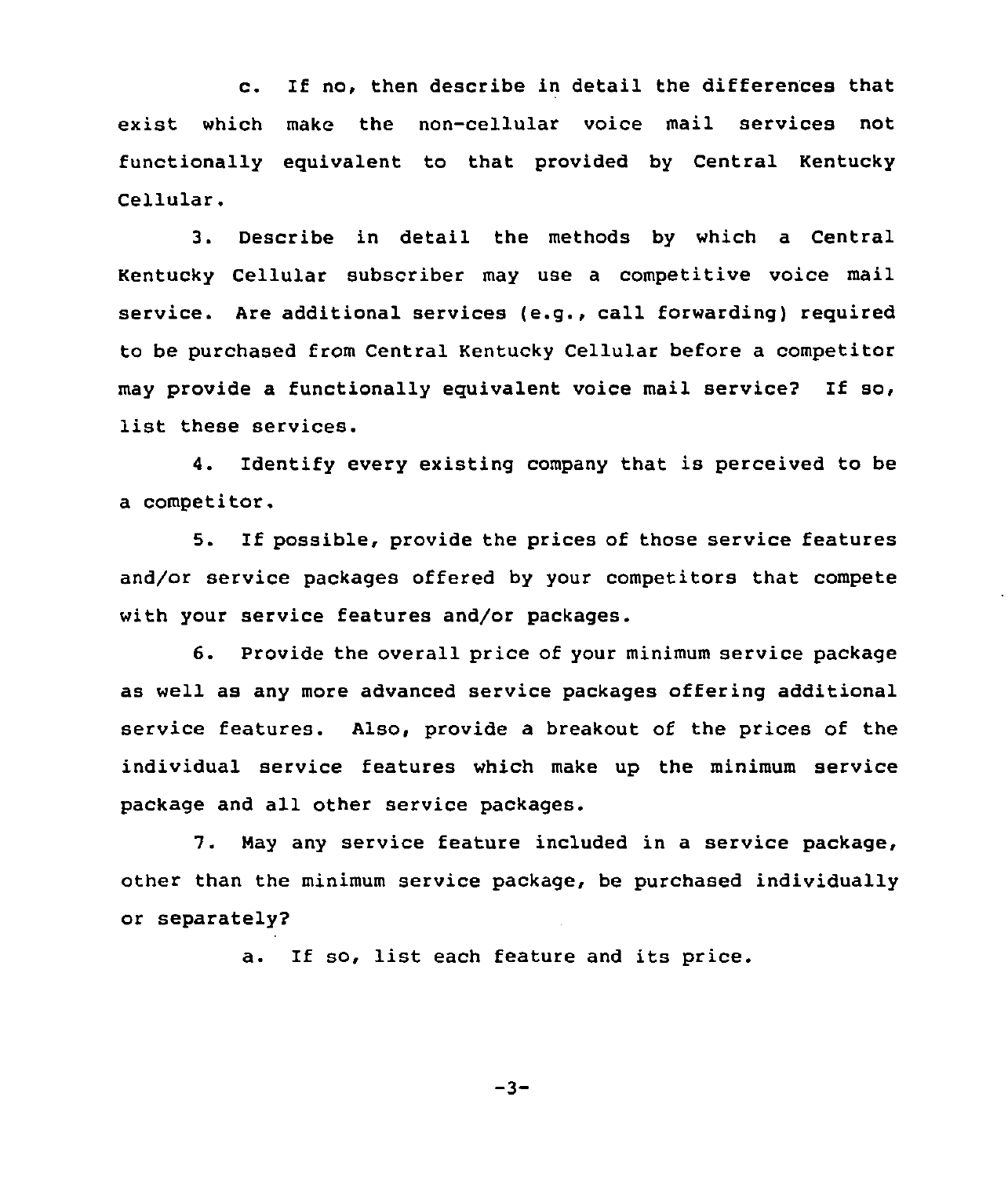b. If not, is there a technical reason or some other reason? Explain. Also, provide <sup>a</sup> list of these features and their prices.

8. Are there any service features that may be purchased individually or separately that are not included in the minimum or more advanced service packages? If so, provide a listing and their prices.

9. Are there any service features which may be purchased separately as well as in conjunction with other features in a service package? If so, are there price differences for these service features between the different purchasing options? If so, provide a table illustrating the price differences.

10. Do you market any of your enhanced service features to:

a. Any non-cellular subscribing customers? If so, provide a listing of the type of customer (small business, high volume business, traveling business sales personnel, residential, etc.), the features primarily marketed to each type of customer and feature prices.

(1) Are these service offerings and prices different from those marketed to your own service subscribers? Explain any differences.

b. <sup>A</sup> cellular subscriber belonging to another cellular company? If so, provide a listing of the type of customer (small business, high volume business, traveling business sales personnel, residential, etc.), the features primarily marketed to each type of customer and feature prices.

 $-4-$